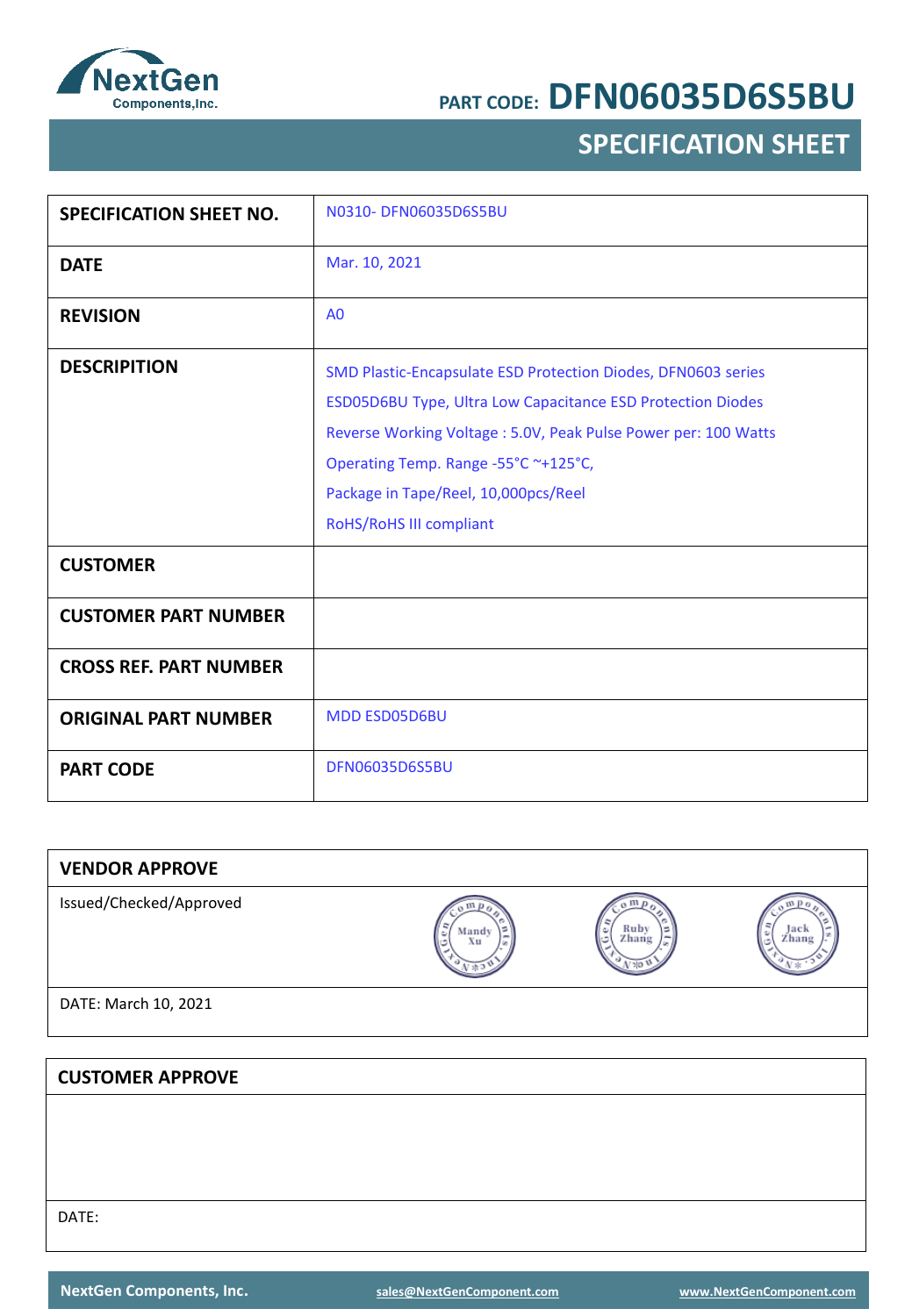### **SMD ESD PROTECTION DIODES (TUBE) DFN0603 SERIES**

#### **MAIN FEATURE**

- Peak Power Dissipation: 100 W (8/20µs)
- IEC61000-4-2 (ESD) ±15kV (air), ±8kV (contact)
- IEC61000-4-4 (EFT) 40A (5/50ns)
- Package optimized for high-speed lines
- Working Voltage: 5V
- Cable Discharge Event(CDE)
- Low clamping voltage
- Low leakage current
- Low Capacitance :0.25pF Typical

#### **APPLICATION**

- Serial ATA
- Desktops, Servers and Notebooks
- Cellular Phone
- MDDI Ports
- Display Ports
- USB Data Line Protection
- Digital Visual Interface (DVI)

#### **PART CODE GUIDE**

| <b>DFN0603</b> | <b>5D6</b> | 5BU |
|----------------|------------|-----|
|                |            |     |

1) **DFN0603:** SMD Plastic-Encapsulate ESD Protection Diodes, DFN1006 series, 2 pads

2) **5D6:** Type code for original part number ESD05D6BU

3) **S**: Package code, Package in Tape/Reel, 10,000pcs/Reel

4) **5BU:** Marking code "5BU" on the case surface, Different Marking for different specification.

#### **MORE ITEMS AVAILABLE**

| DFN06035D6S5BU | DFN06033D6S3BU | DFN06035D6S00Y |  |
|----------------|----------------|----------------|--|
|                |                |                |  |
|                |                |                |  |









**[Request For Quotation](mailto:sales@NextGenComponent.com?subject=RFQ%20for%20PART%20CODE:%DFN06035D6S5BU)**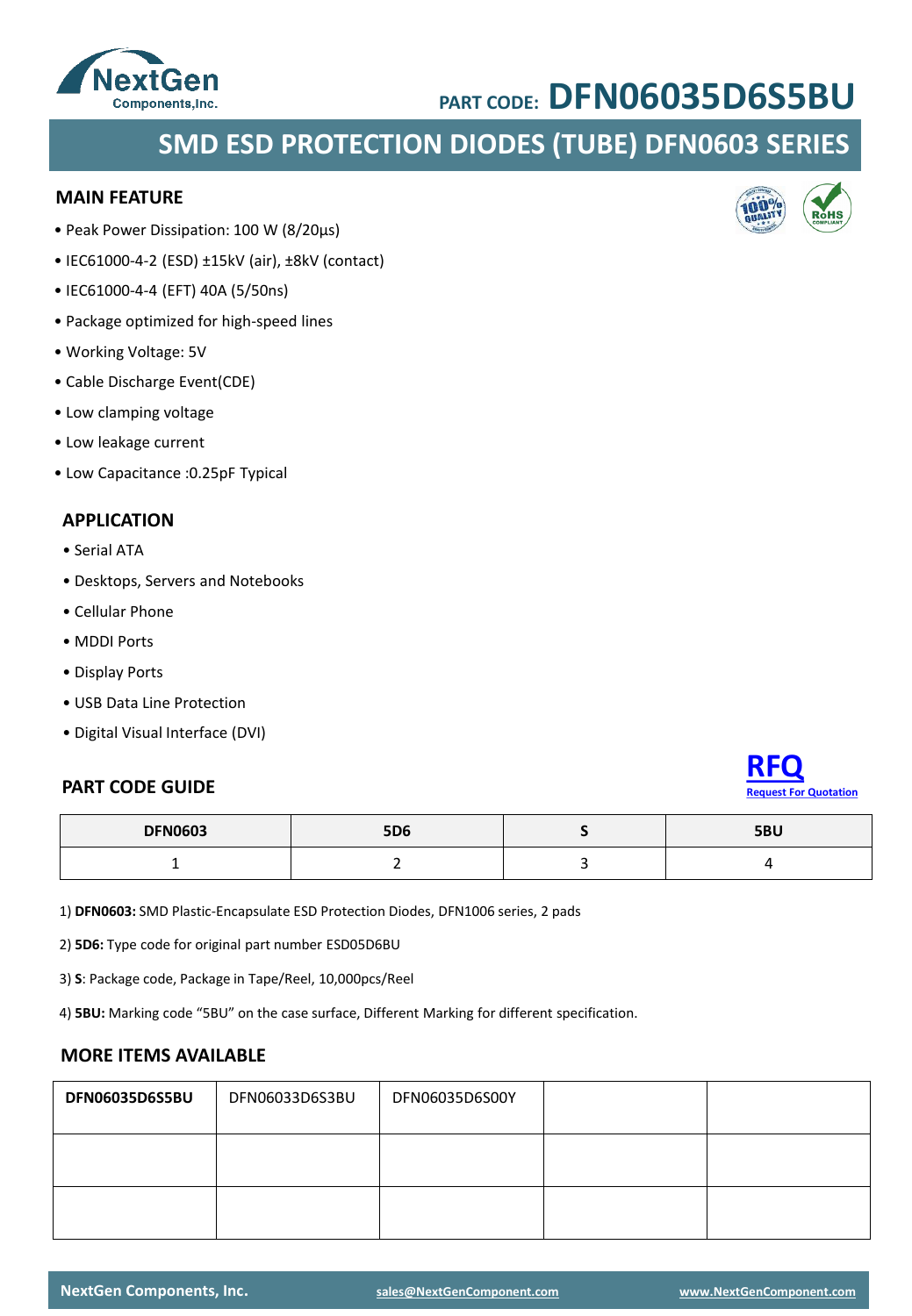

# **SMD ESD PROTECTION DIODES (TUBE) DFN0603 SERIES**

### **DIMENSION (Unit: Inch/mm)**

**Image for reference**



**Marking: 5BU**

**DFN0603**





| Symbol |       | Value (mm) |       |
|--------|-------|------------|-------|
|        | Min.  | Typ.       | Max.  |
| А      | 0.275 |            | 0.340 |
| D      | 0.570 |            | 0.670 |
| E      | 0.270 |            | 0.370 |
| b      | 0.225 |            | 0.295 |
| C      |       | 0.05       |       |
| e      | 0.365 |            | 0.435 |
| L1     | 0.125 |            | 0.195 |
| L2     |       | 0.03       |       |

#### **Recommend Pad Layout**



**Pin Configuration Circuit Diagram**

▶K

 $\overline{2}$ 

1



**NextGen Components, Inc. [sales@NextGenComponent.com](mailto:sales@NextGenComponent.com) [www.NextGenComponent.com](http://www.nextgencomponent.com/)**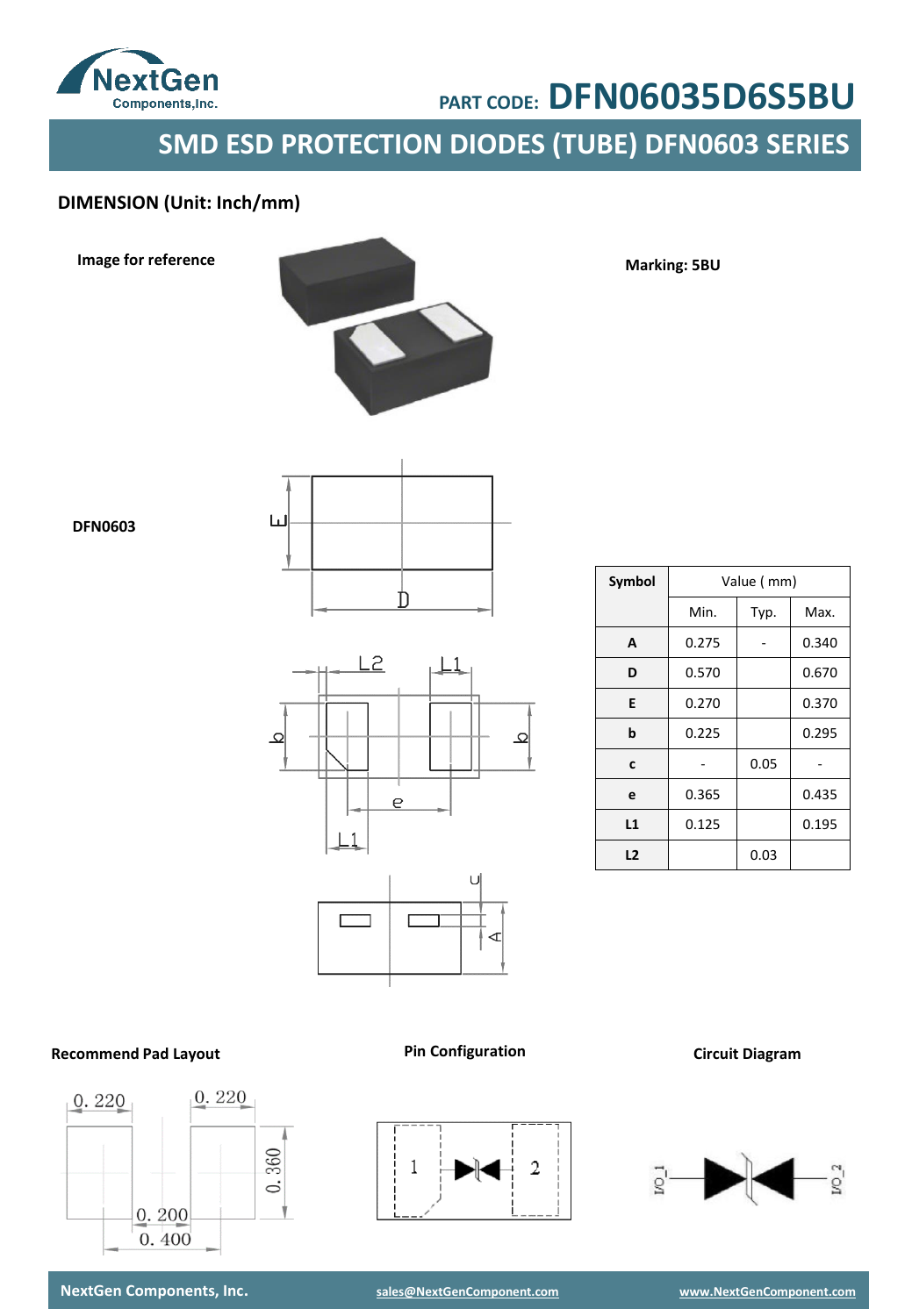

# **SMD ESD PROTECTION DIODES (TUBE) DFN0603 SERIES**

#### **MECHANICAL DATA**

| Case                                 | <b>Terminals</b>                                           | Flammability<br>Rating | <b>Marking</b> | Weight<br>per piece             |
|--------------------------------------|------------------------------------------------------------|------------------------|----------------|---------------------------------|
| JEDEC DFN0603<br>molded plastic body | Gold plated, solderable per<br>MIL-STD-750, method<br>2026 | <b>UL 94V-0</b>        | 5BU            | 0.00019 Ounce,<br>0.00591 grams |

### **ABSOLUTE MAX. RATINGS AT Ta=25 °C (unless otherwise specified)**

| Parameter                                                 | <b>SYMBOLS</b> | <b>VALUE</b>   | <b>UNITS</b> |
|-----------------------------------------------------------|----------------|----------------|--------------|
|                                                           |                | LIMIT          |              |
| ESD per IEC 61000-4-2 (Air)                               | V ESD          | $+/-20$        | KV           |
| ESD per IEC 61000-4-2 (Contact)                           | V ESD          | $+/-20$        | KV           |
| Peak Pulse Power(tp=8/20us waveform)                      | P PP           | 100            | W            |
| Lead Solder Temperature – Maximum (10 Second<br>Duration) | Tι             | 260(10 sec.)   | °C           |
| <b>Operating Temperature Range</b>                        | <b>TOPT</b>    | $-55$ ~+ 125   | °C           |
| <b>Storage Temperature Range</b>                          | T STG          | $-55$ ~ $+150$ | °C           |

#### **ABSOLUTE MAX. RATINGS AT Ta=25 °C (unless otherwise specified)**

| <b>Parameter</b>                                        | <b>SYMBOLS</b> | <b>VALUE</b> |                |      | <b>UNITS</b> |
|---------------------------------------------------------|----------------|--------------|----------------|------|--------------|
|                                                         |                | Min.         | <b>Typical</b> | Max. |              |
| <b>Reverse Working Voltage</b>                          | <b>V</b> RWM   |              |                | 5.0  | V            |
| Reverse Breakdown Voltage @ IT = 1.0mA                  | V BR           | 6.0          |                |      | V            |
| Reverse Leakage Current @V RWM = 5.0V                   | $\overline{R}$ |              |                | 100  | nA           |
| Clamping Voltage $@$ I PP = 1A, t p = 8/20 $\mu$ s      | V c            |              |                | 13   | v            |
| Clamping Voltage $\omega$ I PP = 4A, t p = 8/20 $\mu$ s | V c            |              |                | 25   | V            |
| Junction Capacitance VR = 0V, f = 1MHz                  | C J            |              | 0.25           |      | pF           |

Note:

The above data are for reference only.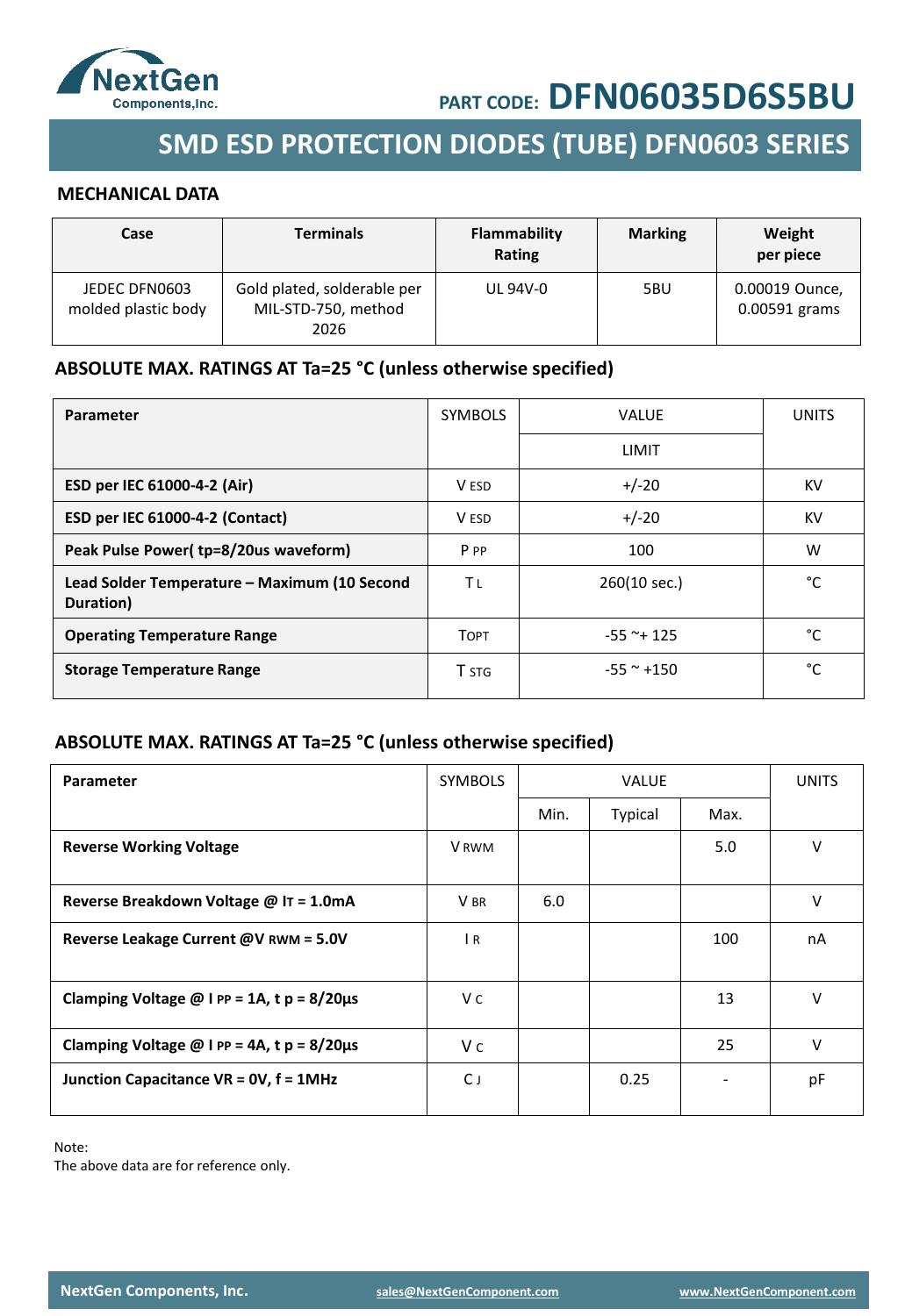

# **SMD ESD PROTECTION DIODES (TUBE) DFN0603 SERIES**

#### **RELIABILITY**

| <b>Number</b>  | <b>Experiment Items</b>                      | <b>Experiment Method And Conditions</b>                                                                        | Reference<br><b>Documents</b>  |
|----------------|----------------------------------------------|----------------------------------------------------------------------------------------------------------------|--------------------------------|
| $\mathbf{1}$   | Solder Resistance Test                       | Test 260°C± 5°C for 10 ± 2 sec.<br>Immerse body into solder 1/16" ± 1/32"                                      | MIL-STD-750D<br>METHOD-2031.2  |
| 2              | Solderability Test                           | 230°C ±5°C for 5 sec.                                                                                          | MIL-STD-750D<br>METHOD-2026.10 |
| 3              | <b>Pull Test</b>                             | 1 kg in axial lead direction for 10 sec.                                                                       | MIL-STD-750D<br>METHOD-2036.4  |
| 4              | <b>Bend Test</b>                             | 0.5Kg Weight Applied To Each Lead,<br>Bending Arcs 90 °C ± 5 °C For 3 Times                                    | MIL-STD-750D<br>METHOD-2036.4  |
| 5              | High Temperature Reverse<br><b>Bias Test</b> | TA=100°C for 1000 Hours at VR=80%<br>Rated VR                                                                  | MIL-STD-750D<br>METHOD-1038.4  |
| 6              | Forward Operation Life Test                  | TA=25°C Rated Average Rectified<br>Current                                                                     | MIL-STD-750D<br>METHOD-1027.3  |
| $\overline{7}$ | Intermittent Operation Life<br>Test          | On state: 5 min with rated IRMS Power<br>Off state: 5 min with Cool Forced Air.<br>On and off for 1000 cycles. | MIL-STD-750D<br>METHOD-1036.3  |
| 8              | Pressure Cooker Test                         | 15 PSIG, TA=121°C, 4 hours                                                                                     | MIL-S-19500<br>APPENOIXC       |
| 9              | <b>Temperature Cycling Test</b>              | -55°C~+125°C; 30 Minutes For Dwelled<br>Time 5 minutes for transferred time.<br>Total: 10 cycles.              | MIL-STD-750D<br>METHOD-1051.7  |
| 10             | <b>Thermal Shock Test</b>                    | 0°C for 5 minutes., 100°C for 5 minutes,<br>Total: 10 cycles                                                   | MIL-STD-750D<br>METHOD-1056.7  |
| 11             | Forward Surge Test                           | 8.3ms Single Sale Sine-wave One Surge.                                                                         | MIL-STD-750D<br>METHOD-4066.4  |
| 12             | <b>Humidity Test</b>                         | TA=65°C, RH=98% for 1000 hours.                                                                                | MIL-STD-750D<br>METHOD-1021.3  |
| 13             | High Temperature Storage<br>life Test        | 150°C for 1000 Hours                                                                                           | MIL-STD-750D<br>METHOD-1031.5  |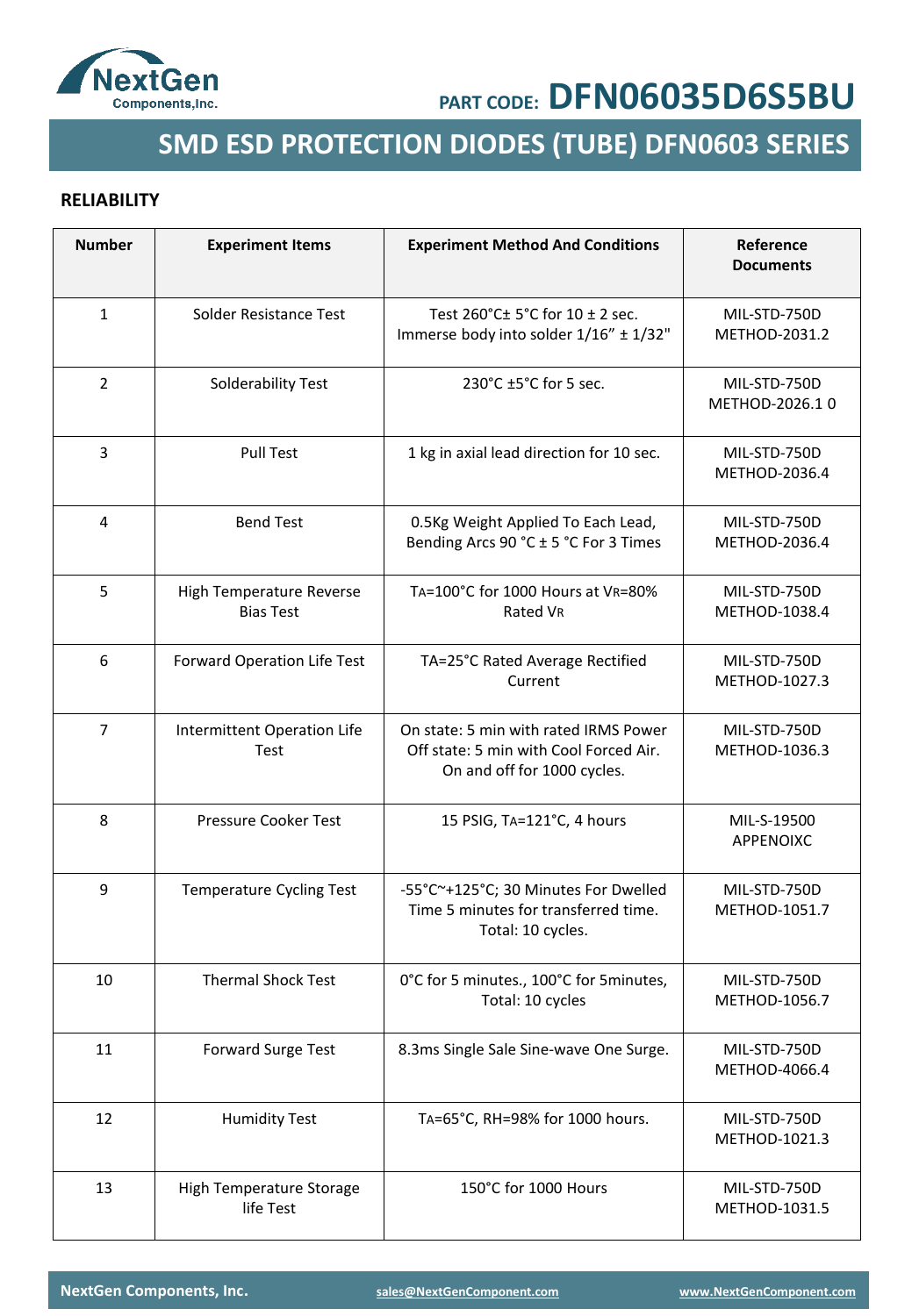

**SMD ESD PROTECTION DIODES (TUBE) DFN0603 SERIES**

#### **SUGGESTED REFLOW PROFILE (For Reference Only)**



- Recommended peak temperature is over 245℃, If peak temperature is below 245 ℃, you may adjust the following parameters; time length of peak temperature (longer), time length of soldering (longer), thickness of solder paste (thicker)
- Welding shall not exceed 2 times
- Remark: lead free solder paste (96.5 sn/3.0 Ag/0.5Cu)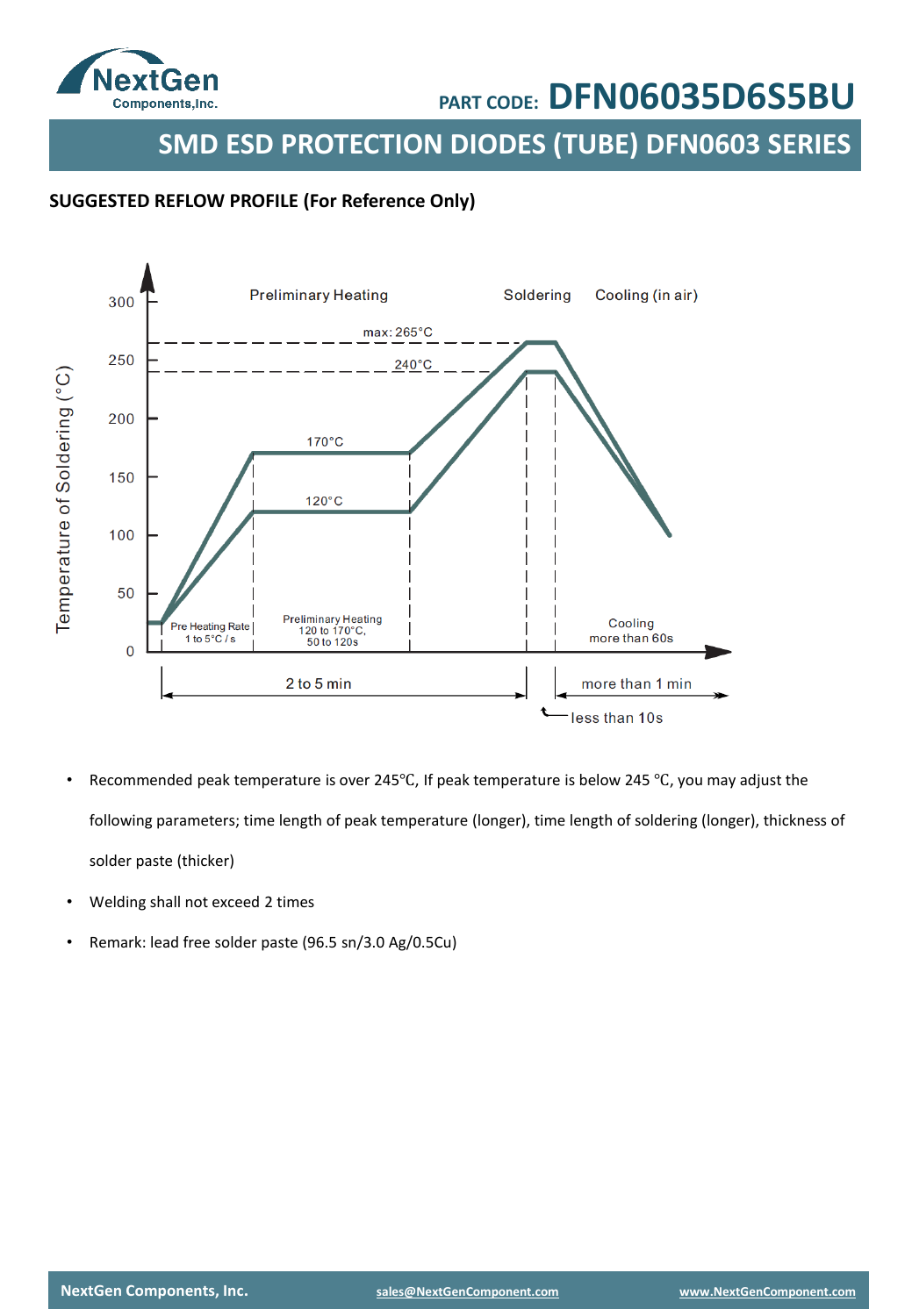

**SMD ESD PROTECTION DIODES (TUBE) DFN0603 SERIES**

#### **RATINGS AND CHARACTERISTIC CURVES (For Reference Only)**





#### Fig 2 Clamping Voltage vs Peak Pulse Current

Fig 3 Voltage Sweeping



Fig 4 Voltage vs Capacitance





Fig 6 ESD Clamping (-8kV Contact per IEC 61000-4-2)

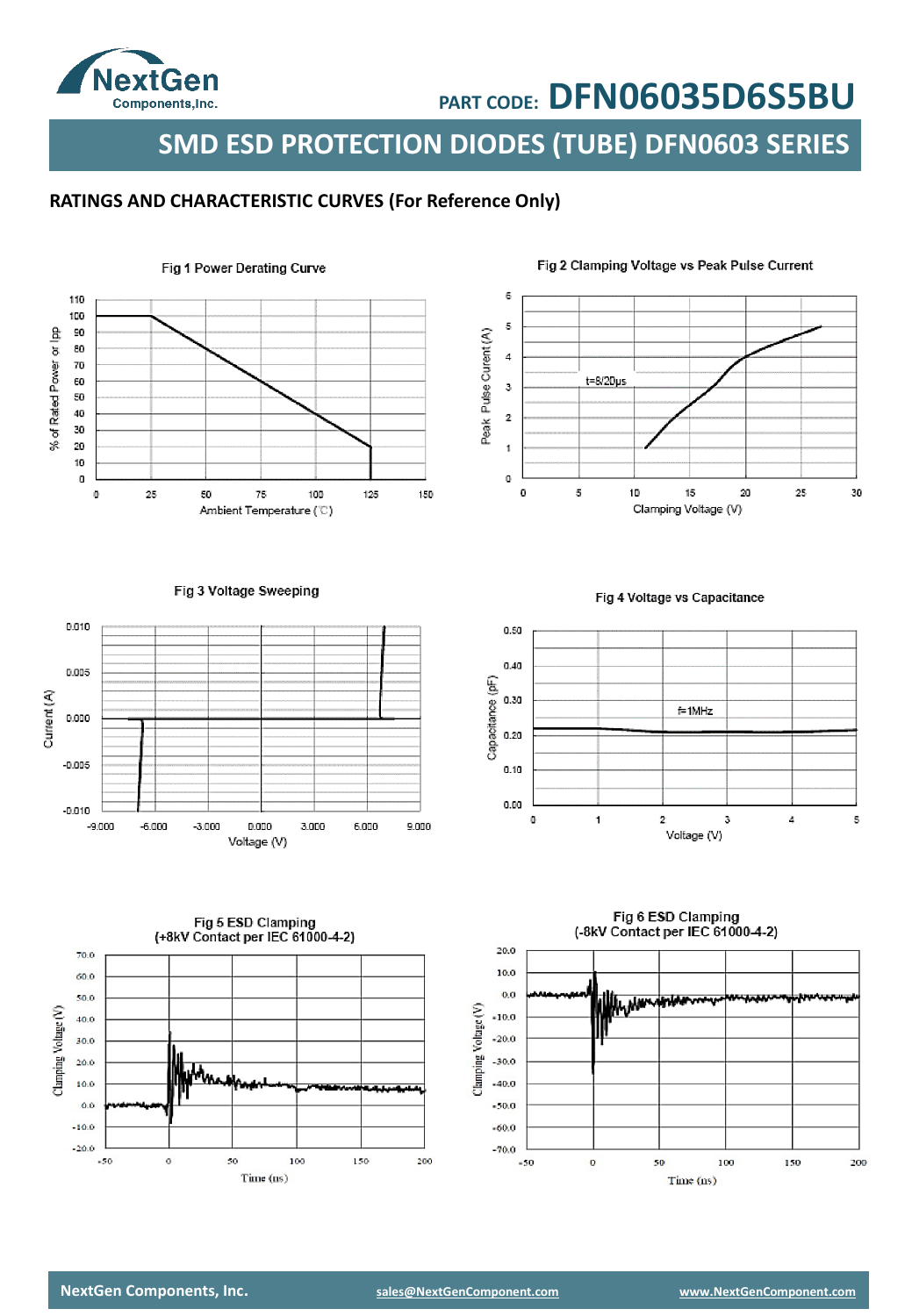

# **SMD ESD PROTECTION DIODES (TUBE) DFN0603 SERIES**

### **TAPE/REEL (Unit: mm)**

All Devices are packed in accordance with EIA standard RS-481-A and specifications.







| Item                     | Symbol         | <b>Tolerance</b> | <b>DFN0603</b> |
|--------------------------|----------------|------------------|----------------|
| Carrier width            | А              | 0.1              | 2.10           |
| Carrier Length           | B              | 0.1              | 4.00           |
| Carrier Depth            | C              | 0.1              | 1.60           |
| Sprocket hole            | d              | 0.05             | 1.55           |
| 13"Reel outside diameter |                | ÷                |                |
| 13"Reel inner diameter   |                |                  |                |
| 7"Reel outside diameter  | D              | 2.0              | 178.00         |
| 7"Reel inner diameter    | D1             | Min.             | 50.00          |
| Feed hole diameter       | D <sub>2</sub> | 0.5              | 13.00          |
| Sprocket hole position   | Е              | 0.1              | 1.75           |
| Punch hole position      | F              | 0.1              | 3.50           |
| Punch hole pitch         | P              | 0.1              | 4.00           |
| Sprocket hole pitch      | P <sub>0</sub> | 0.1              | 4.00           |
| Embossment center        | <b>P1</b>      | 0.1              | 2.00           |
| Overall tape thickness   | T              | 0.1              | 0.25           |
| Tape width               | W              | 0.3              | 8.15           |
| Reel width               | W1             | 1.0              | 10.50          |

**NextGen Components, Inc. [sales@NextGenComponent.com](mailto:sales@NextGenComponent.com) [www.NextGenComponent.com](http://www.nextgencomponent.com/)**